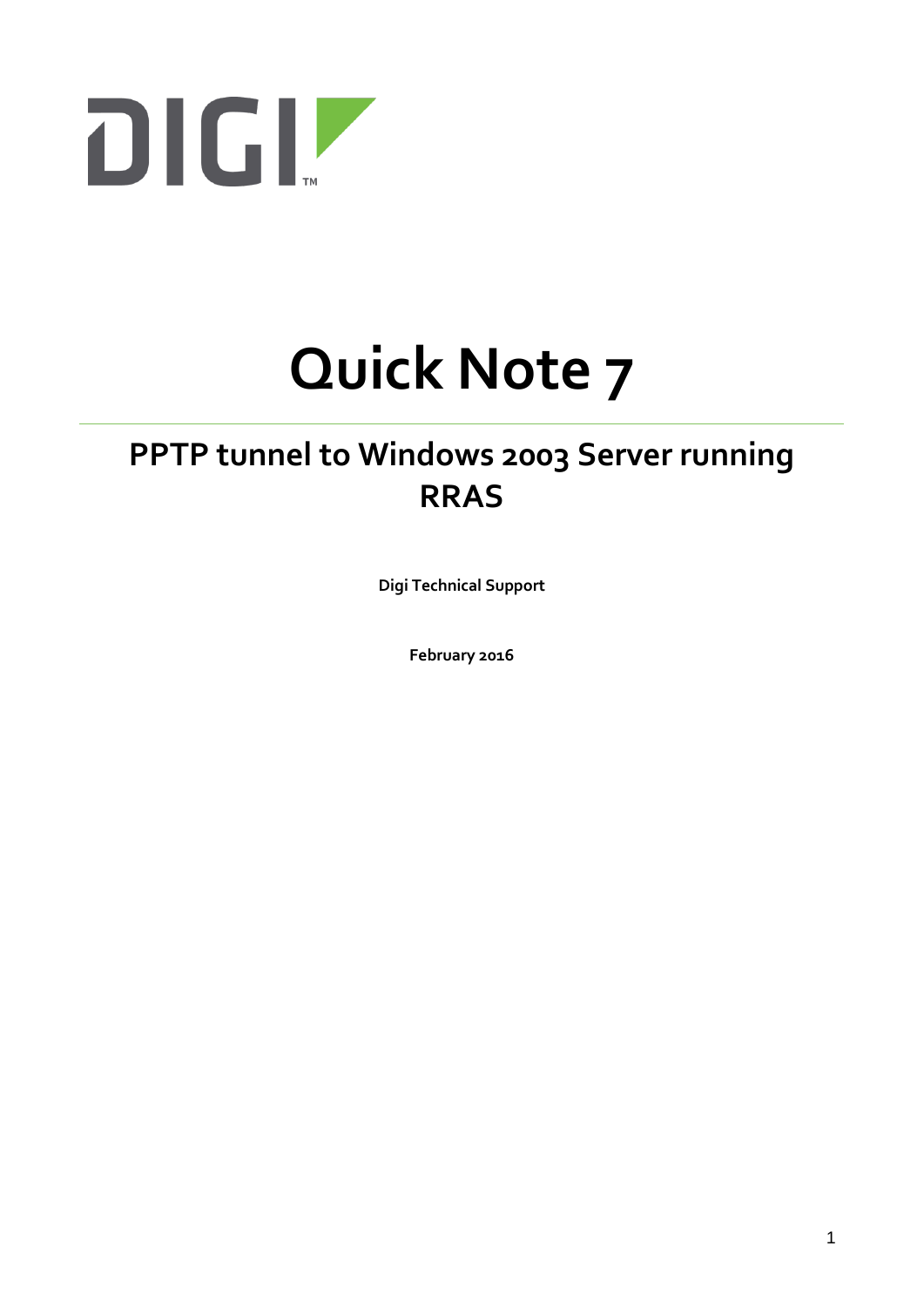#### **Contents**

| 1 <sup>1</sup> |               |  |
|----------------|---------------|--|
|                | 1.1           |  |
|                | 1.2           |  |
|                | 1.3           |  |
|                | 1.4           |  |
| $\mathcal{P}$  |               |  |
| $\mathbf{R}$   |               |  |
|                | 3.1           |  |
|                | 3.2           |  |
|                | 3.3           |  |
|                | 3.4           |  |
|                | $\frac{1}{2}$ |  |
|                | 4.1           |  |
| $5 -$          |               |  |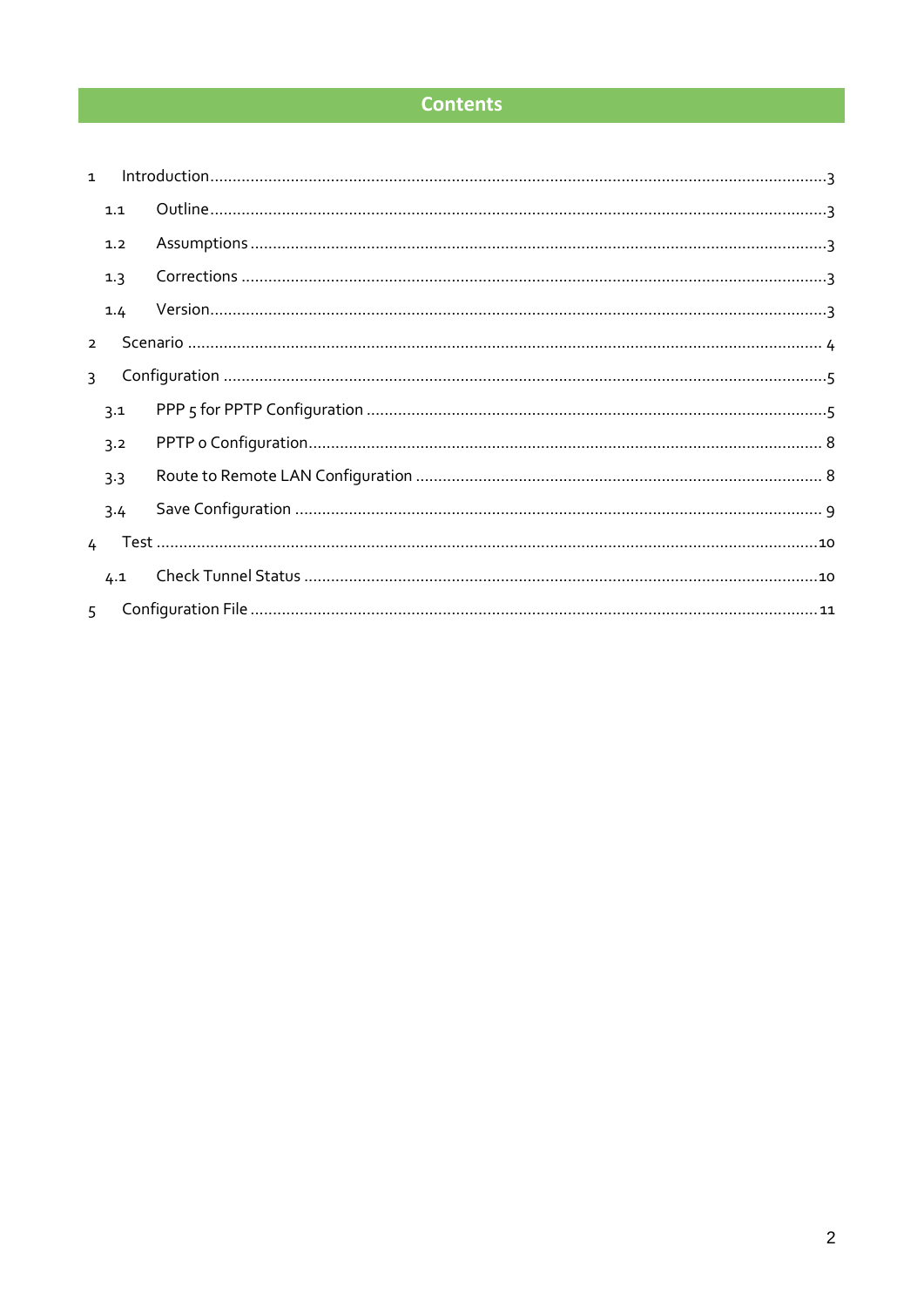## <span id="page-2-0"></span>**1 INTRODUCTION**

#### <span id="page-2-1"></span>**1.1 Outline**

This document contains configuration instructions for providing a TransPort router with Internet access to build a PPTP VPN to a Windows 2003 Server running RRAS.

#### <span id="page-2-2"></span>**1.2 Assumptions**

This guide has been written for use by technically competent personnel with a good understanding of the communications technologies used in the product, and of the requirements for their specific application.

**Configuration:** This application note assumes that the router will be connecting to an ADSL service provider and obtains a public IP address.

This application note applies to:

**Models shown:** Digi Transport WR41v2.

**Other Compatible Models:** All Digi Transport products.

**Firmware versions:** 5.123 and later.

**NOTE**: This quick note has been specifically rewritten for firmware release 5.123 and later but the original quick not was testing as working for routers running 4.694 and later. Routers running earlier firmware will find that the screen shots do not accurately reflect what will be seen on those older routers.

**Configuration:** This Application Note assumes the devices are set to their factory default configurations. Most configuration commands are only shown if they differ from the factory default.

#### <span id="page-2-3"></span>**1.3 Corrections**

Requests for corrections or amendments to this Quick Note are welcome and should be addressed to: [tech.support@digi.com](mailto:tech.support@digi.com)

Requests for new Quick Notes can be sent to the same address.

#### <span id="page-2-4"></span>**1.4 Version**

| <b>Version Number</b> | <b>Status</b>                       |  |  |
|-----------------------|-------------------------------------|--|--|
| 1.0                   | Published                           |  |  |
| 1.1                   | Rebranded & updated                 |  |  |
| 2.0                   | Updated for New Web Gui after 5123  |  |  |
|                       | Updated screenshots and             |  |  |
| 2.1                   | instructions for new web interface, |  |  |
|                       | rebranding (Feb 2016)               |  |  |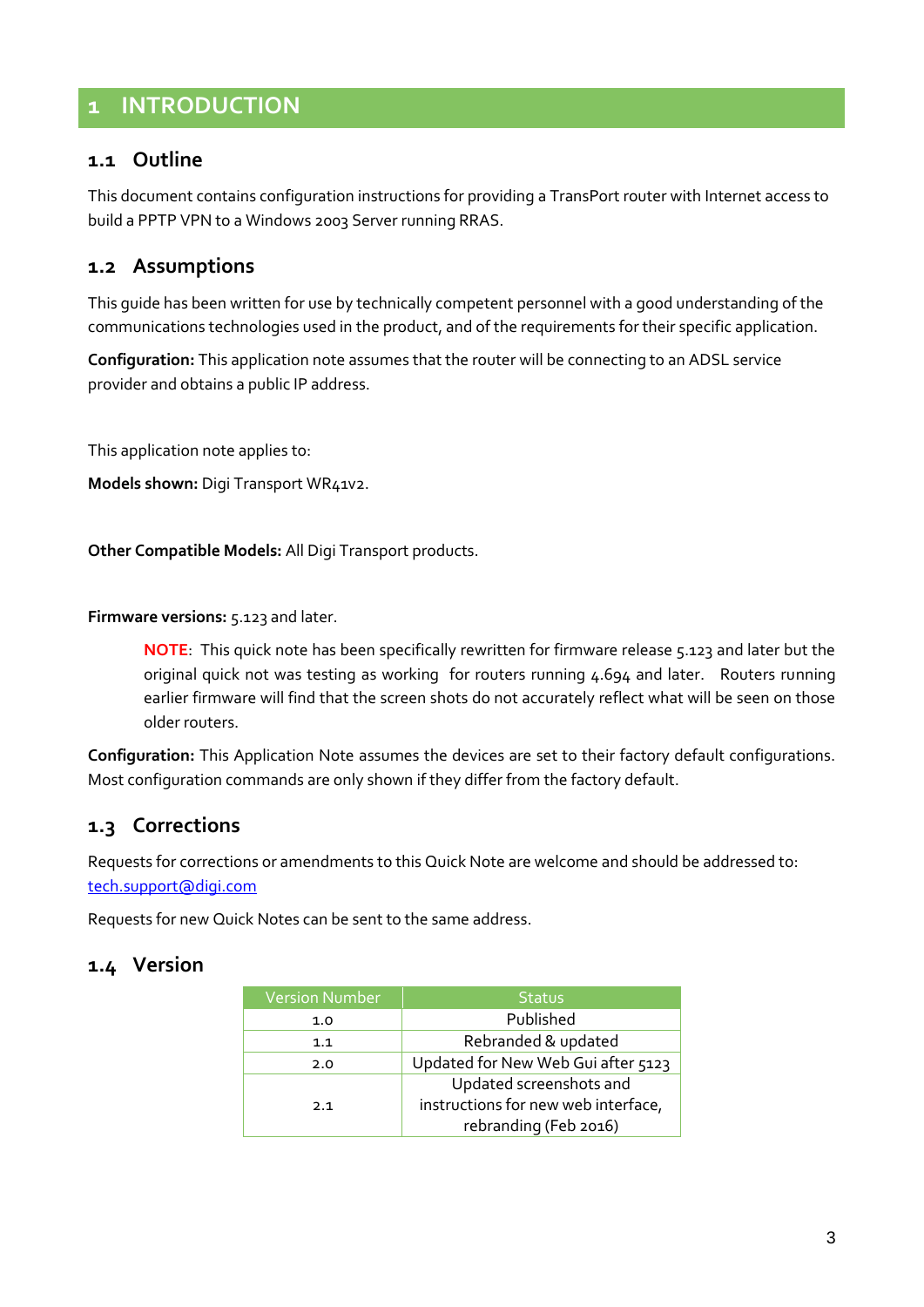## <span id="page-3-0"></span>**2 SCENARIO**





A PPTP tunnel is configured between the TransPort and the Windows 2003 Server. The PPTP VPN will allow the PC on the left to access the network behind the Windows 2003 Server on the right.

PPTP works by sending a regular PPP session to the peer encapsulated by GRE (Generic Routing Encapsulation). A second session on TCP port 1723 is used to initiate and manage the GRE session. PPTP connections are authenticated with Microsoft MSCHAP-v2 or EAP-TLS. VPN traffic is protected by MPPE encryption. PPTP does not work with GPRS/HSDPA mobile operators that assign a private IP address then NAT the traffic before it leaves their network. This is because the server tries to build a tunnel back to the router on port 1723 but fails when the traffic is blocked by the mobile operators firewall.

This guide assumes:

1: There is an existing Windows 2003 Server running RRAS, available on a public IP address that is accepting PPTP VPN connections.

2: The TransPort in use has firmware version 5006 or higher and has already been configured to allow Internet access. This Quick Note shows how to configure this functionality in the newest web interface and therefore you will need to be running firmware version 5123 or higher to follow this particular version.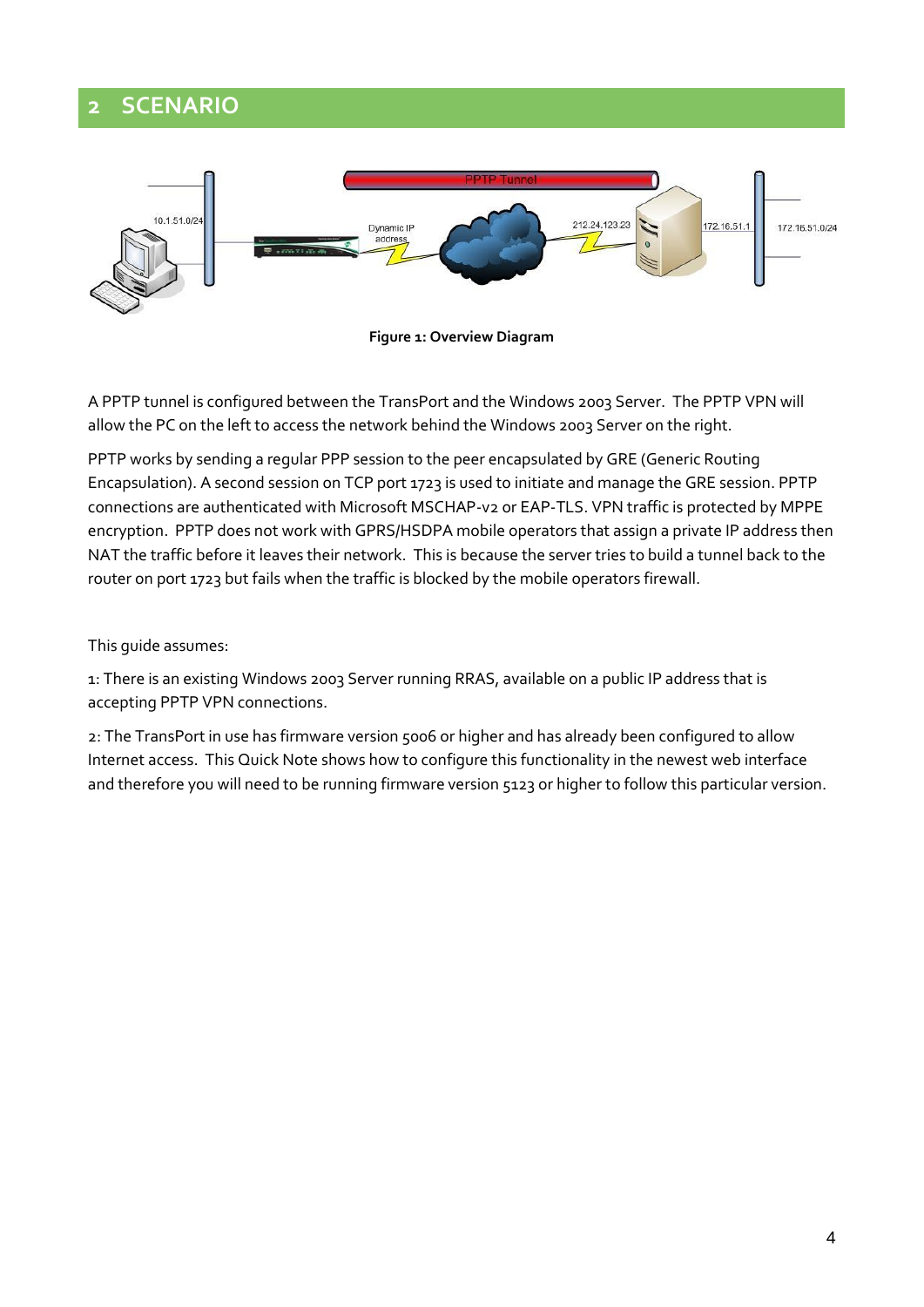## <span id="page-4-0"></span>**3 CONFIGURATION**

#### <span id="page-4-1"></span>**3.1 PPP 5 for PPTP Configuration**

Select an unused PPP instance to associate with the PPTP connection, a good choice would be PPP 5 as  $0 - 4$  may be in use.

Configuration – Network > Interfaces > Advanced > PPP 0 – 9 > PPP 5

Browse to the above link then click on the '**Load dialling defaults**' button.

| <u> Configuration - Network &gt; Interfaces &gt; Advanced &gt; PPP 0 - 9 &gt; PPP 5</u> |                        |
|-----------------------------------------------------------------------------------------|------------------------|
| $\blacktriangleright$ PPP 5                                                             |                        |
| Load answering defaults                                                                 | Load dialling defaults |
| Description:                                                                            |                        |

Then click the '**Apply**' button.

٠

When the page has confirmed that the dialling defaults have been loaded, enter the values below:

```
Configuration - Network > Interfaces > Advanced > PPP 0 - 9 > PPP 5
```

| PPP5                                                                        |  |  |  |  |  |  |  |
|-----------------------------------------------------------------------------|--|--|--|--|--|--|--|
| Dialling config loaded<br>Load answering defaults<br>Load dialling defaults |  |  |  |  |  |  |  |
| Description: PPTP Test                                                      |  |  |  |  |  |  |  |
| This PPP interface will use PPTP<br>10<br>▼                                 |  |  |  |  |  |  |  |
| Dial out using<br>numbers:                                                  |  |  |  |  |  |  |  |
| to the dial out number<br>Prefix:                                           |  |  |  |  |  |  |  |
| pptptest<br>Username:                                                       |  |  |  |  |  |  |  |
| Password:<br>                                                               |  |  |  |  |  |  |  |
| Confirm password:<br>                                                       |  |  |  |  |  |  |  |
| Allow the remote device to assign a local IP address to this router         |  |  |  |  |  |  |  |

| Parameter                                                                    | Setting                                                                                     | Description                                                          |
|------------------------------------------------------------------------------|---------------------------------------------------------------------------------------------|----------------------------------------------------------------------|
| Description:                                                                 | <description of<="" td=""><td>Use something here that will be meaningful</td></description> | Use something here that will be meaningful                           |
|                                                                              | Interface>                                                                                  | to your setup e.g. "PPTP Test"                                       |
| Username                                                                     | <vpn_username></vpn_username>                                                               | Username for the VPN                                                 |
| Password                                                                     | <vpn_password></vpn_password>                                                               | Password for the VPN                                                 |
| Confirm Password                                                             | <vpn_password></vpn_password>                                                               | Confirm password for the VPN                                         |
| Allow the remote<br>device to assign a<br>local IP address to<br>this router | <b>Ticked</b>                                                                               | The remote server will allocate the IP address<br>for this interface |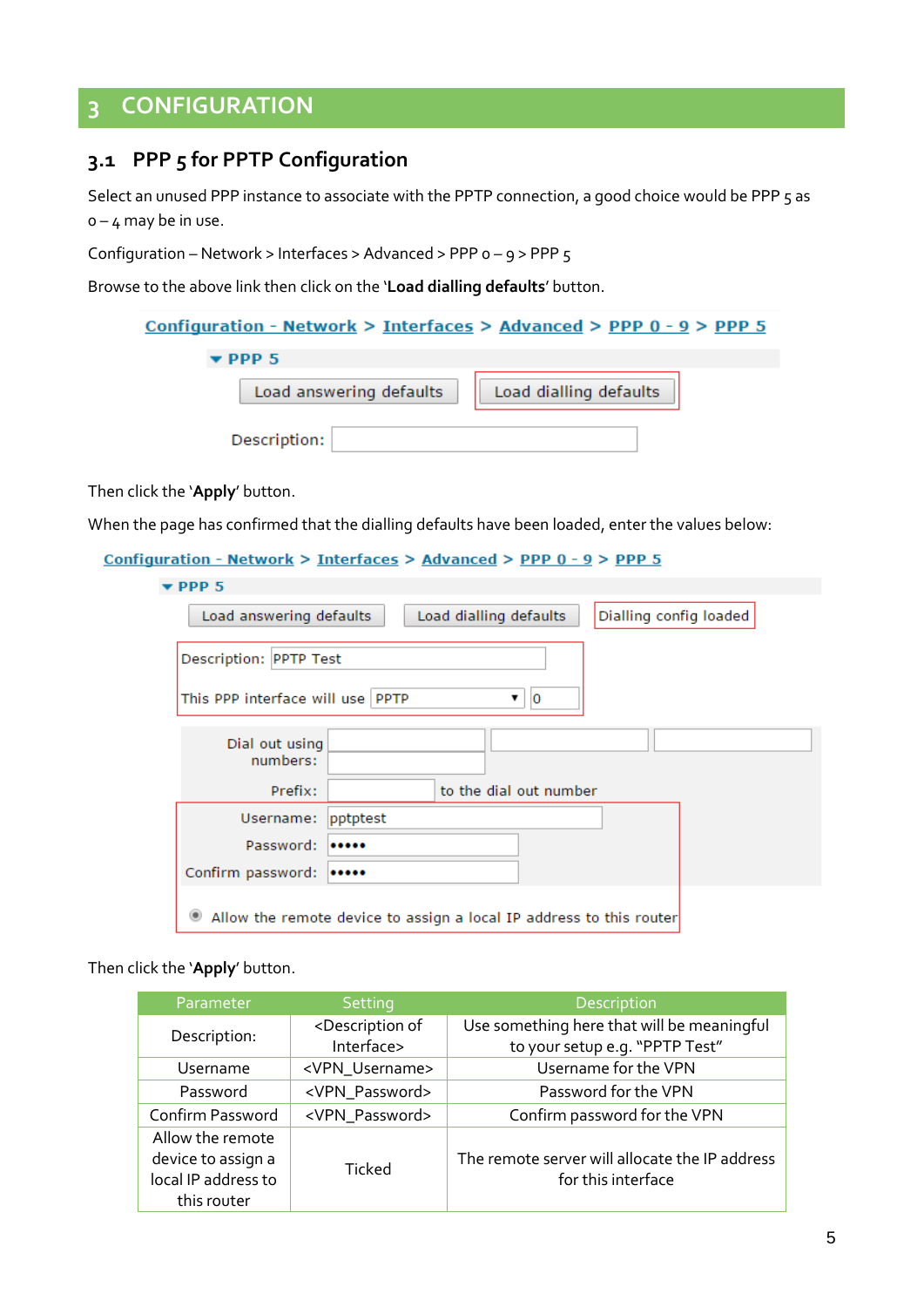Scroll down if needed to expand the second 'Advanced' section then enter these values:

| Configuration - Network > Interfaces > Advanced > PPP $0 - 9$ > PPP $5$ > Advanced |  |  |  |
|------------------------------------------------------------------------------------|--|--|--|
| Attempt to negotiate MPPE encryption on this interface<br>MPPE key size: Auto      |  |  |  |
| Enable MPPE stateless mode                                                         |  |  |  |
| Use PPP 10<br>for processing CHAP                                                  |  |  |  |

Then click the '**Apply**' button.

| Parameter                                                       | Setting | Description                                                            |
|-----------------------------------------------------------------|---------|------------------------------------------------------------------------|
| Attempt to<br>negotiate MPPE<br>encryption on this<br>interface | Ticked  | Enable Microsoft Point-to-Point Encryption<br>on this interface        |
| MPPE key size:                                                  | Auto    | Allow the connection to automatically work<br>out the key size to use. |

**NOTE**: You will only see the MPPE key size box once you have ticked the "Attempt to negotiate MPPE encryption on this interface" option.

The default Windows MRU for PPTP is 1400. Browse to the location below and set both 'Desired local MRU' and 'Desired remote MRU' to 1400.

#### Configuration - Network > Interfaces > Advanced > PPP  $0 - 9$  > PPP  $5$  > PPP Negotiation

#### ▼ PPP Negotiation

Restrict the negotiation time to 80 seconds

Disconnect if the remote requests an IP address  $\Box$ 

| Desired local ACCM: 0x00000000 |      |       | Desired remote ACCM: Oxffffffff |       |
|--------------------------------|------|-------|---------------------------------|-------|
| Desired local MRU:             | 1400 | bytes | Desired remote MRU: 1400        | bytes |

| Parameter              | <b>Setting</b> | Description                                                      |
|------------------------|----------------|------------------------------------------------------------------|
| Desired local MRU:     | 1400           | Set the local MRU value that will be<br>suggested for this link. |
| Desired remote<br>MRU: | 1400           | Set the remote MRU will be requested for this<br>link            |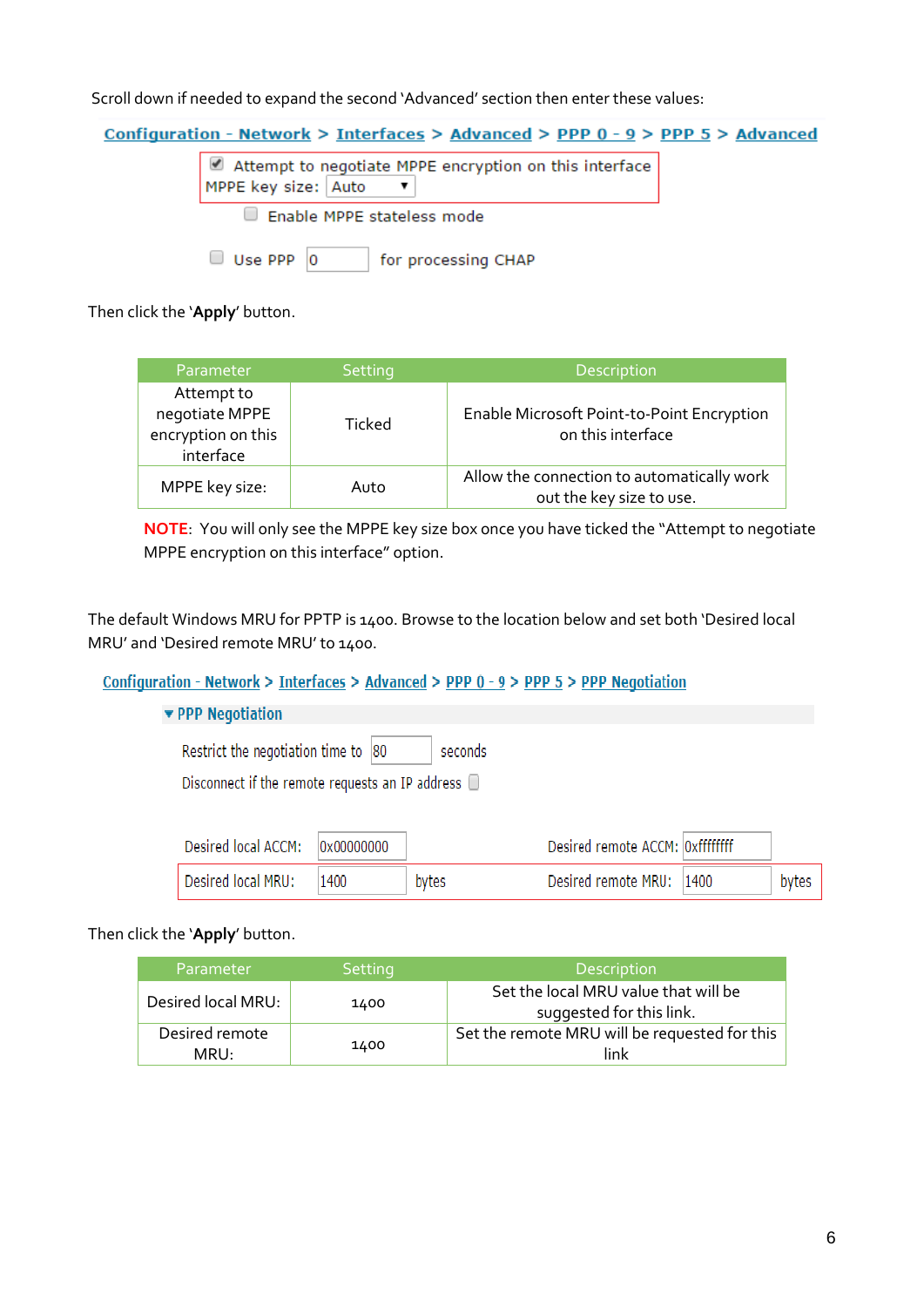#### **OPTIONAL SETTING:** If the tunnel should be 'Always on', set the following:

#### Configuration - Network > Interfaces > Advanced > PPP 0 - 9 > PPP 5

| Close the PPP connection                                            |         |            |                  |  |      |  |
|---------------------------------------------------------------------|---------|------------|------------------|--|------|--|
| after $ 0\rangle$                                                   | seconds |            |                  |  |      |  |
| if it has been up for $ 0\rangle$                                   |         |            | minutes in a day |  |      |  |
| if it has been idle for 0                                           |         | $hrs$ $ 0$ | $mins$ 0         |  | secs |  |
| Alternative idle timer for static routes 0<br>seconds               |         |            |                  |  |      |  |
| if the link has not received any packets for $ 0\rangle$<br>seconds |         |            |                  |  |      |  |
| if the negotiation is not complete in $ 80 $<br>seconds             |         |            |                  |  |      |  |

| Parameter                                                              | Setting                   | Description                                                                           |
|------------------------------------------------------------------------|---------------------------|---------------------------------------------------------------------------------------|
| Close the PPP                                                          |                           |                                                                                       |
| Connection  if it<br>has been idle for<br>$<$ n $>$ hrs $<$ n $>$ mins | o hrs<br>o mins<br>o secs | Set all to zero to stop the interface being<br>detached if idle for a period of time. |
| $n$ secs                                                               |                           |                                                                                       |

Scroll down if needed to expand the second 'Advanced' section then enter these values:

#### Configuration - Network > Interfaces > Advanced > PPP 0 - 9 > PPP 5 > Advanced

| $\blacktriangleright$ Advanced                                                           |                                                     |
|------------------------------------------------------------------------------------------|-----------------------------------------------------|
| Metric: 1                                                                                |                                                     |
| Allow this PPP interface to settle for 0                                                 | x 100 milliseconds after the connection has come up |
| Enable "Always On" mode of this interface<br>© On © On and return to service immediately |                                                     |

| Parameter                                       | Setting | <b>Description</b>                   |
|-------------------------------------------------|---------|--------------------------------------|
| Enable "Always<br>On" mode of this<br>interface | Ticked  | Enable always on for this interface. |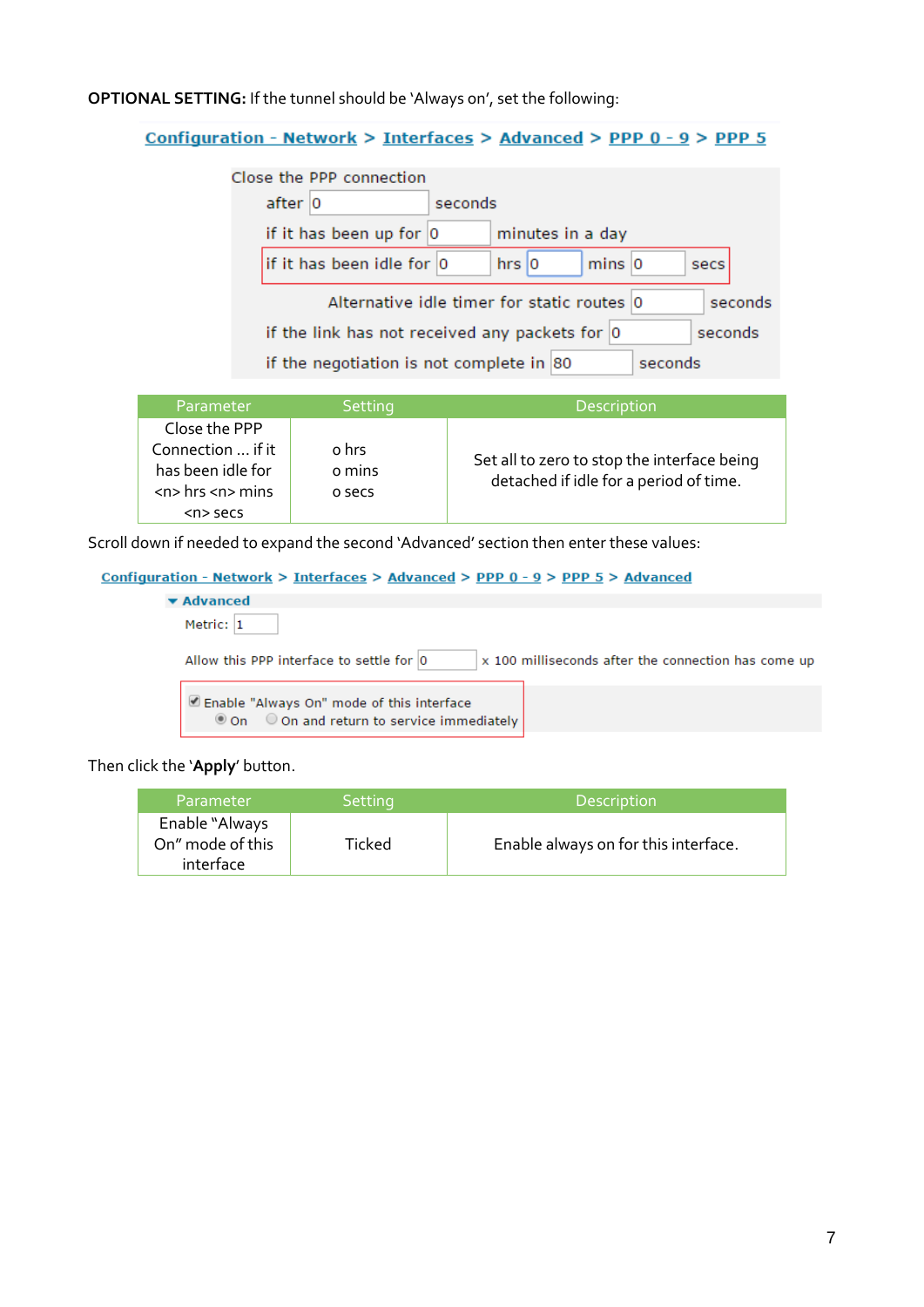#### <span id="page-7-0"></span>**3.2 PPTP 0 Configuration**

| Configuration - Network > Virtual Private Networking (VPN) > PPTP > PPTP 0 |
|----------------------------------------------------------------------------|
| $\blacktriangleright$ PPTP 0                                               |
| Description: PPTP for PPP 5                                                |
| Remote Host: 212.24.123.23                                                 |
| Use Interface:   Auto<br>▼<br>О                                            |
| Enable Server Mode                                                         |
| Enable Client mode                                                         |
| Enable Socket mode                                                         |
| Encrypt control data using SSL version   Use default ▼                     |
| Enable PPTP debug                                                          |

Enter the values above, and then click the '**Apply**' button.

**NOTE**: If the TransPort is running an older firmware release 5.123 to 5.129, check "Enable Server Mode" instead of "Enable Client Mode".

| Parameter                    | Setting                                           | <b>Description</b>                                                                |
|------------------------------|---------------------------------------------------|-----------------------------------------------------------------------------------|
| Description:                 | <description of<br="">Interface&gt;</description> | Use something here that will be meaningful<br>to your setup e.g. "PPTP for PPP 5" |
| Remote Host:                 | <ip hostname="" or=""></ip>                       | Enter the hostname or IP address of the<br>remote PPTP server                     |
| <b>Enable Client</b><br>Mode | Ticked                                            | Sets the type of outgoing call type when<br>calling the remote server.            |

#### <span id="page-7-1"></span>**3.3 Route to Remote LAN Configuration**

Enter the following details:

Configuration - Network > IP Routing/Forwarding > Static Routes > Routes 0 - 9 > Route 0



| Parameter    | <b>Setting</b>                                | <b>Description</b>                                                                              |
|--------------|-----------------------------------------------|-------------------------------------------------------------------------------------------------|
| Description: | <description of<br="">Route&gt;</description> | Use something here that will be meaningful<br>to your setup e.g. "Route via PPTP<br>Connection" |
| Destination  | <ip address=""></ip>                          | Enter the IP Address of the remote network.                                                     |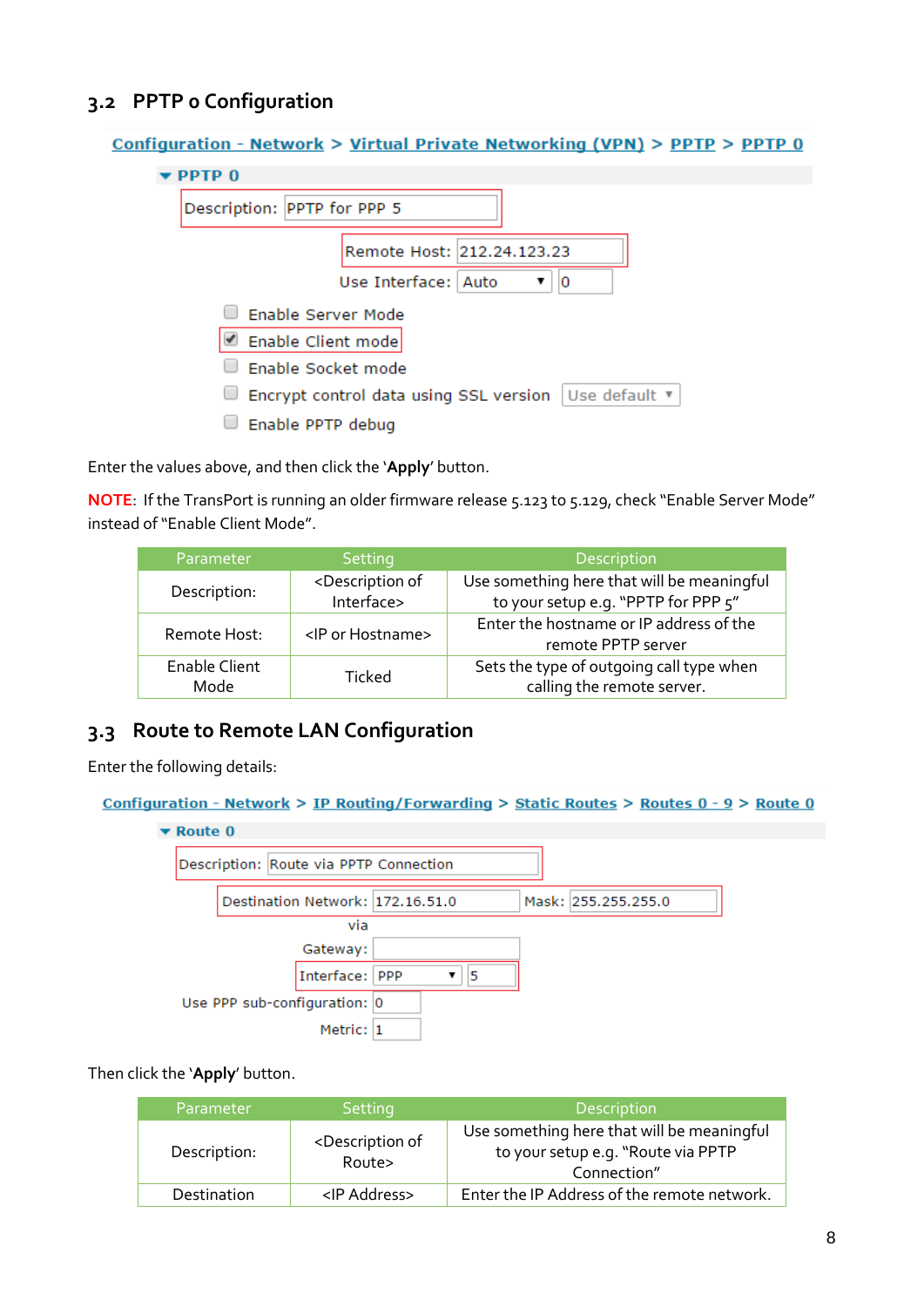| Network:   |                           |                                                 |
|------------|---------------------------|-------------------------------------------------|
| Mask:      | <subnet mask=""></subnet> | Enter the subnet mask of the remote<br>network. |
| Interface: | PPP.                      | Select the interface type for this route.       |
| Interface: |                           | Enter the interface number for this route.      |

## <span id="page-8-0"></span>**3.4 Save Configuration**

| <b>Administration - Save configuration</b> |  |  |
|--------------------------------------------|--|--|
|--------------------------------------------|--|--|

| Save current configuration to Config $\ 0\$ (power up) $\blacktriangledown$<br>Save                                                                                                                                                         |  |
|---------------------------------------------------------------------------------------------------------------------------------------------------------------------------------------------------------------------------------------------|--|
| Save all configuration. This includes the following<br>• Save the current configuration to config 0<br>• Save the current firewall<br>• Save all sregisters on all ports to profile 0<br>• Save all PAD parameters on all PADs to profile 0 |  |
| Save All                                                                                                                                                                                                                                    |  |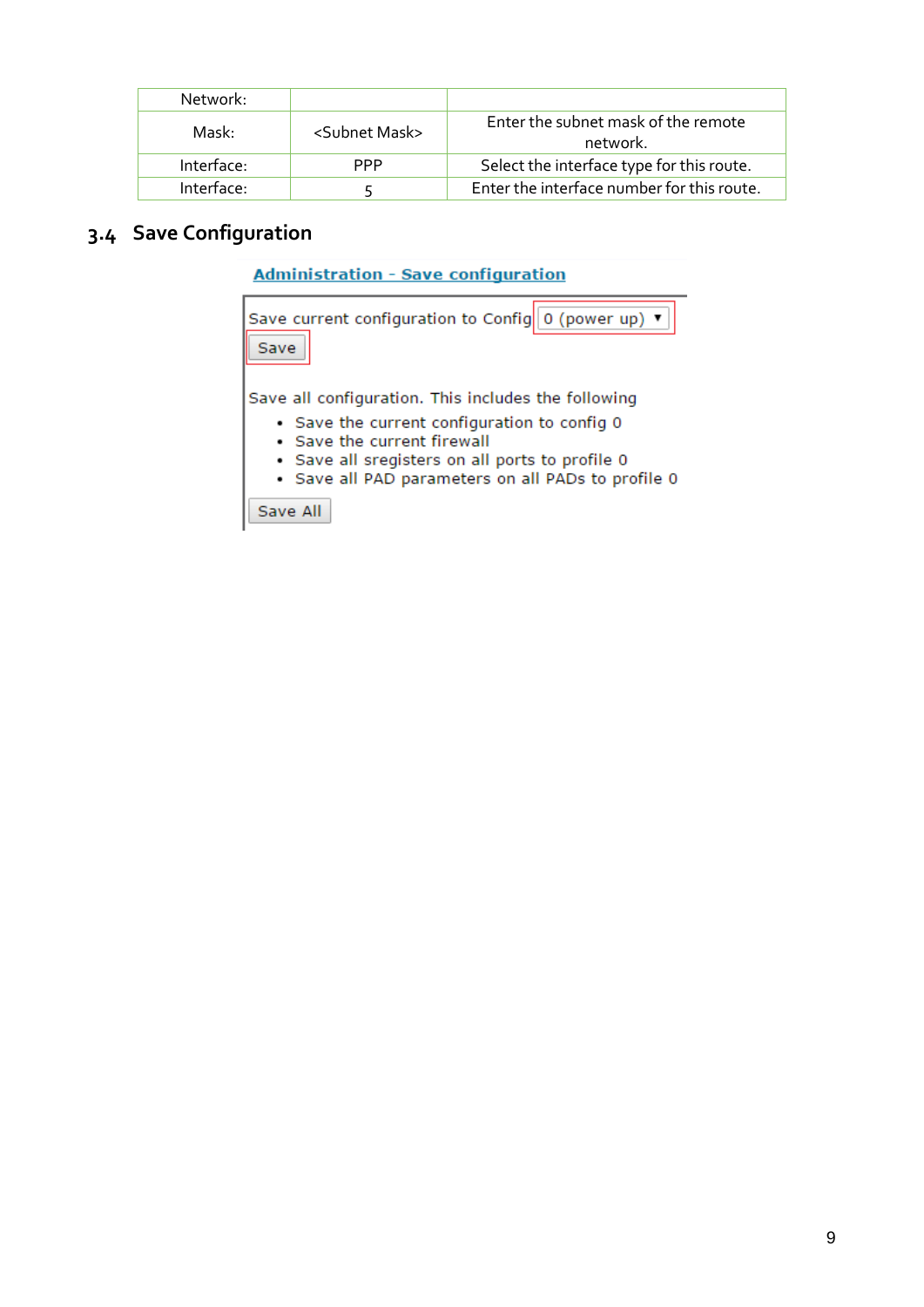### <span id="page-9-0"></span>**4 TEST**

From the PC on the left of the network diagram for this project, send a ping to the server on the right, using the LAN side IP address as the destination.

| <b>Exil Administrator: Command Prompt (2)</b>                                                                                                                                                                                                                               |
|-----------------------------------------------------------------------------------------------------------------------------------------------------------------------------------------------------------------------------------------------------------------------------|
| Microsoft Windows [Version 6.1.7601]<br> Copyright (c) 2009 Microsoft Corporation. All rights reserved.                                                                                                                                                                     |
| H:\>ping 172.16.51.100                                                                                                                                                                                                                                                      |
| Pinging 172.16.51.100 with 32 bytes of data:<br> Reply from 172.16.51.100: bytes=32 time=1ms TTL=126<br>Reply from 172.16.51.100: bytes=32 time=1ms TTL=126<br>Reply from 172.16.51.100: bytes=32 time=2ms TTL=126<br>  Reply from 172.16.51.100: bytes=32 time=2ms TTL=126 |
| Ping statistics for 172.16.51.100:<br>Packets: Sent = 4. Received = 4. Lost = $\theta$ ( $\theta$ loss).<br>Approximate round trip times in milli-seconds:<br>Minimum = $1ms$ , Maximum = $2ms$ , Average = $1ms$                                                           |

The ICMP echo requests should receive a reply, if this is a dial on demand VPN the  $1<sup>st</sup>$  few echo requests may time out.

#### <span id="page-9-1"></span>**4.1 Check Tunnel Status**

In the **'**Command' box type the following:

#### **ppp 5 status**

Then click the '**Execute**' button. The tunnel will be up and the IP address assigned by the Windows server is shown also.

|                                   | Administration - Execute a command |
|-----------------------------------|------------------------------------|
| Command: ppp 5 status             |                                    |
| Execute                           |                                    |
| Command: ppp 5 status             |                                    |
| <b>Command result</b>             |                                    |
|                                   | Name: PPPTP Test                   |
| Local MRU: 1500                   |                                    |
| Remote MRU: 1400                  |                                    |
| Local ACCM: 0x0                   |                                    |
| Remote ACCM: Oxfffffffff          |                                    |
| Local VJ Comp: OFF                |                                    |
| Remote VJ Comp: OFF               |                                    |
| Local Comp: MPPE-128              |                                    |
| Remote Comp: MPPE-128             |                                    |
| Link Active With: PPTP 0          |                                    |
|                                   | IP Address: 172.16.51.104          |
| DNS Server Address: 195.92.195.92 |                                    |
| Outgoing Call To:                 |                                    |
|                                   | Uptime: 0 Hrs 0 Mins 5 Seconds     |
| OК                                |                                    |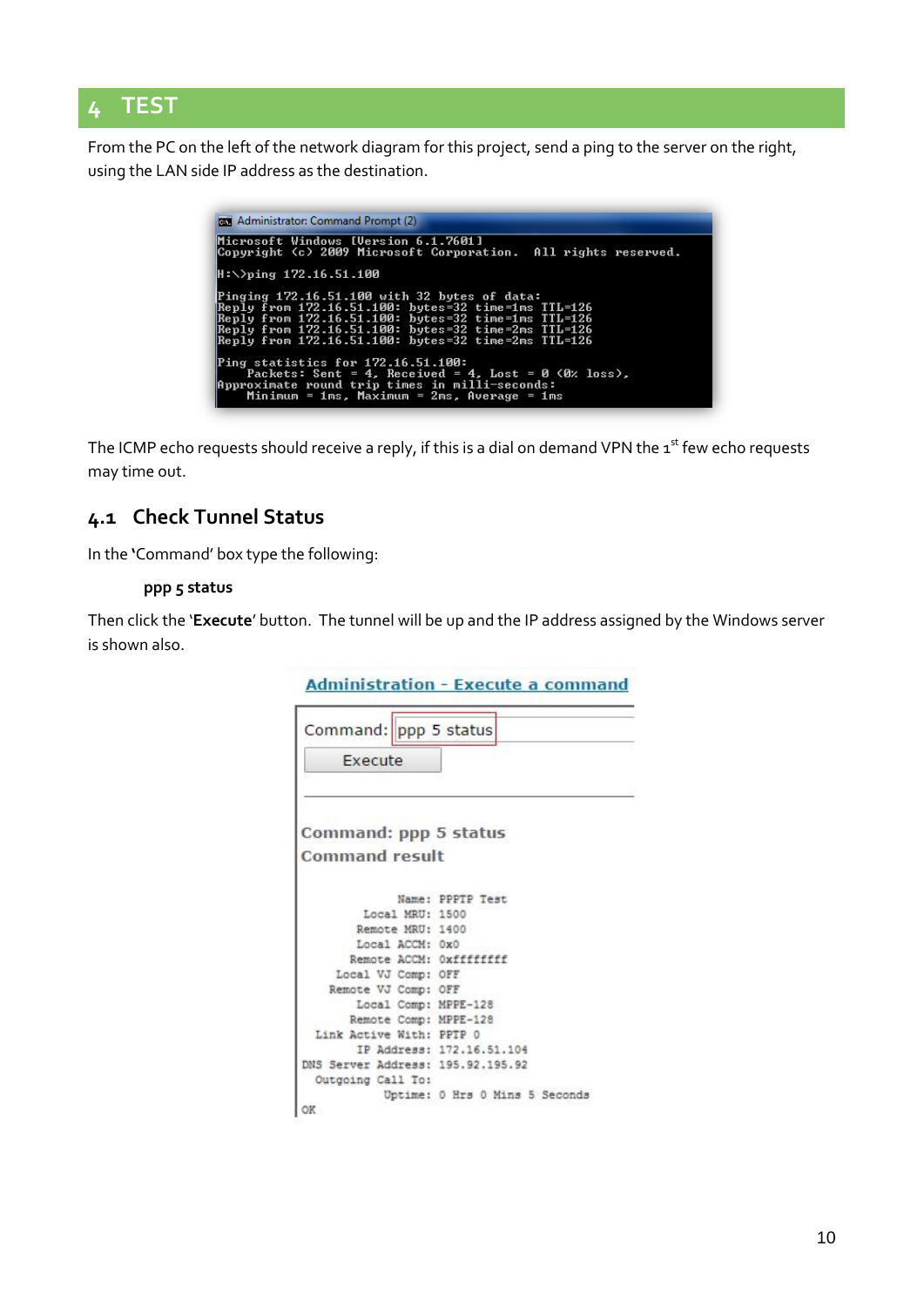<span id="page-10-0"></span>eth 0 IPaddr "10.1.51.254" eth 0 bridge ON addp 0 enable ON pptp 0 name "PPTP for PPP 5" pptp 0 remhost "10.1.253.251" pptp 0 swap io ON lapb 0 ans OFF lapb 0 tinact 120 lapb 1 tinact 120 lapb 3 dtemode 0 lapb 4 dtemode 0 lapb 5 dtemode 0 lapb 6 dtemode 0 ip 0 cidr ON route 0 IPaddr "172.16.51.0" route 0 11\_ent "PPP" route 0 11 add 5 def\_route 0 ll\_ent "ppp" def\_route 0 ll\_add 1 dhcp 0 IPmin "192.168.1.100" dhcp 0 mask "255.255.255.0" dhcp 0 gateway "192.168.1.1" dhcp 0 DNS "192.168.1.1" dhcp 0 respdelms 500 ppp 0 timeout 300 ppp 1 r\_chap OFF ppp 1 IPaddr "0.0.0.0" ppp 1 phonenum "\*98\*1#" ppp 1 name "W-WAN (HSPA 3G)" ppp 1 timeout 0 ppp 1 use modem 1 ppp 1 aodion 1 ppp 1 autoassert 1 ppp 1 ipanon ON ppp 3 defpak 16 ppp 4 defpak 16 ppp 5 1\_mru 1400 ppp 5 1 acfc ON ppp 5 1 pfc ON ppp 5 1\_accm "0x00000000" ppp 5 1\_comp ON ppp 5 1\_addr ON ppp 5 mppe ON ppp 5 r\_mru 1400 ppp 5 r pap ON ppp 5 r chap ON ppp 5 r accm "0xfffffffff" ppp 5 IPaddr "0.0.0.0" ppp 5 IPmin "10.10.10.0" ppp 5 IPrange 5 ppp 5 DNSport 53 ppp 5 username "pptptest" ppp 5 epassword "PTNgU1Y=" ppp 5 name "PPPTP Test" ppp 5 timeout 60 ppp 5 maxneg 80 ppp 5 dorest ON